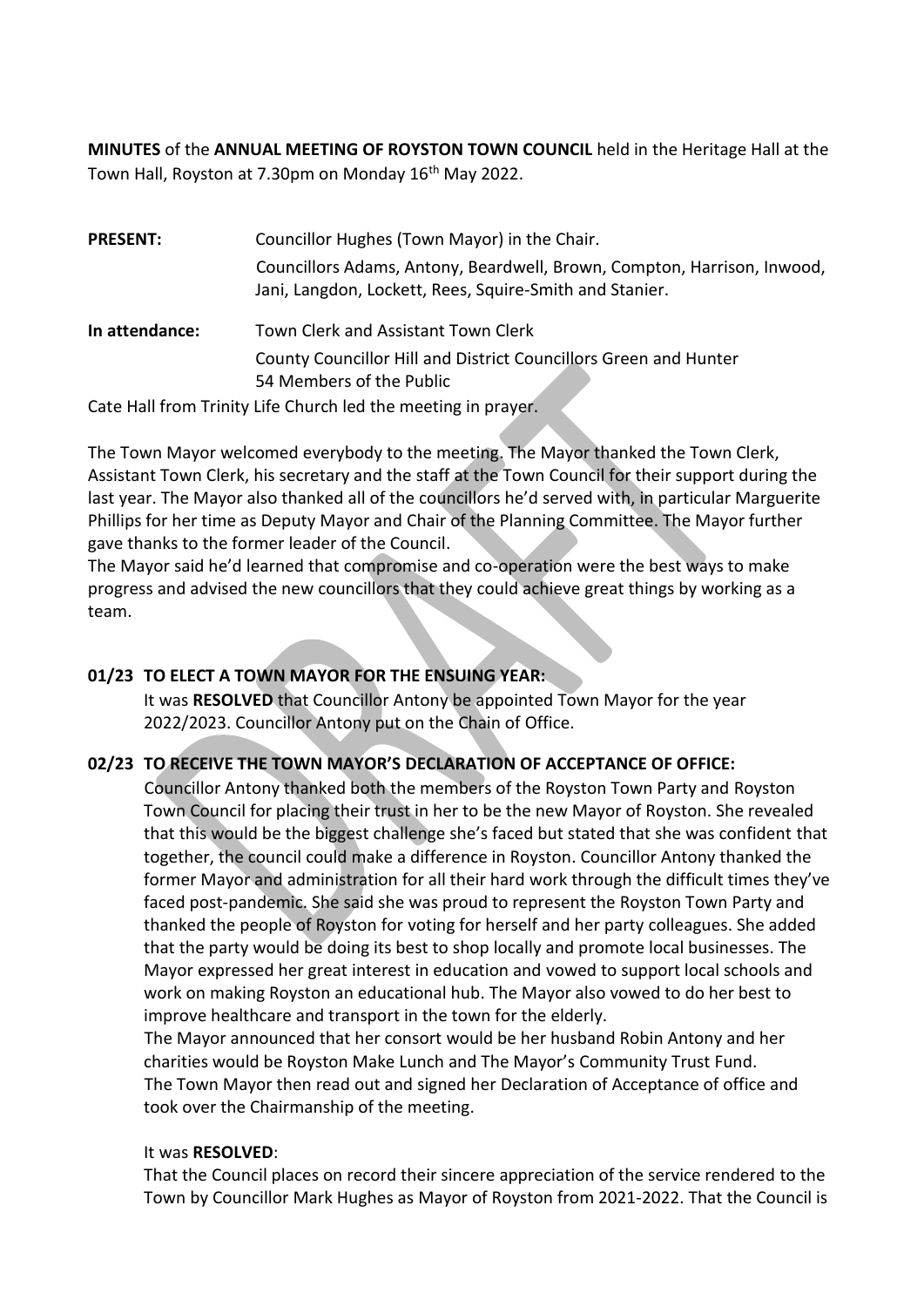very mindful that Councillor Mark Hughes has during the period fulfilled the duties of Town Mayor and has worked to further the interests of the inhabitants of the town.

That the Common Seal of the Council be affixed to the above Resolution and that it be signed by the new Town Mayor and the Town Clerk, and then presented to Councillor Mark Hughes. It was then **RESOLVED** that the Council places on record their sincere appreciation of the service rendered to the Town by Mrs Hazel Hughes, his Consort, in support of the Town Mayor from 2021 to 2022.

#### **03/23 APPOINTMENT OF DEPUTY TOWN MAYOR FOR THE ENSUING YEAR:**

It was **RESOLVED** that Councillor Ruth Brown be appointed Deputy Mayor. The Deputy Town Mayor then read out and signed her Declaration of Acceptance of office.

#### **04/23 ELECTION 5 th MAY 2022:**

The Town Clerk announced the election results from the elections held on 5<sup>th</sup> May 2022. Those elected were:

Royston West Ward - Elizabeth Beardwell, Ruth Brown and Emma Squire-Smith. Royston Palace Ward - Lisa Adams, Robert Inwood, Bindi Jani, Lynsey Langdon and John Rees. Royston Meridian Ward - James Birch, Adam Compton, Mike Harrison, Joey Horgan and Stephen Lockett.

Royston South Ward - Mary Antony and Carol Stanier.

The Town Clerk confirmed that fourteen elected councillors have signed their declaration of acceptance of office and they have been countersigned by the Town Clerk as Proper Officer of the Council. One Declaration of Acceptance of Office has not yet been received. Members **RESOLVED** to agree an extension until the next Full Council meeting on Monday 20<sup>th</sup> June 2022 for Joey Horgan to complete his Declaration of Acceptance of Office.

Councillor Harrison added his thanks on behalf of Royston Town Council to all of the councillors that had served during the last four year term for their hard work.

#### **05/23 APOLOGIES FOR ABSENCE:**

Apologies were received from Councillor Birch.

#### **06/23 DECLARATIONS OF INTERESTS AND DISPENSATIONS:**

No declarations or requests for dispensations were received.

### **07/23 MINUTES OF LAST COUNCIL MEETING:**

It was **RESOLVED** to approve as a correct record, the minutes of the meeting of the Council held on  $25<sup>th</sup>$  April 2022 (minutes 340/22 to 351/22). The minutes were signed by the Chairman.

#### **08/23 STANDING ORDERS:**

It was **RESOLVED** that the Standing Orders be approved and adopted into the workings of the Council.

#### **09/23 APPOINTMENT OF INTERNAL AUDITOR:**

It was **RESOLVED** that Haines Watts are re-appointed as the Internal Auditors for 2022- 2023.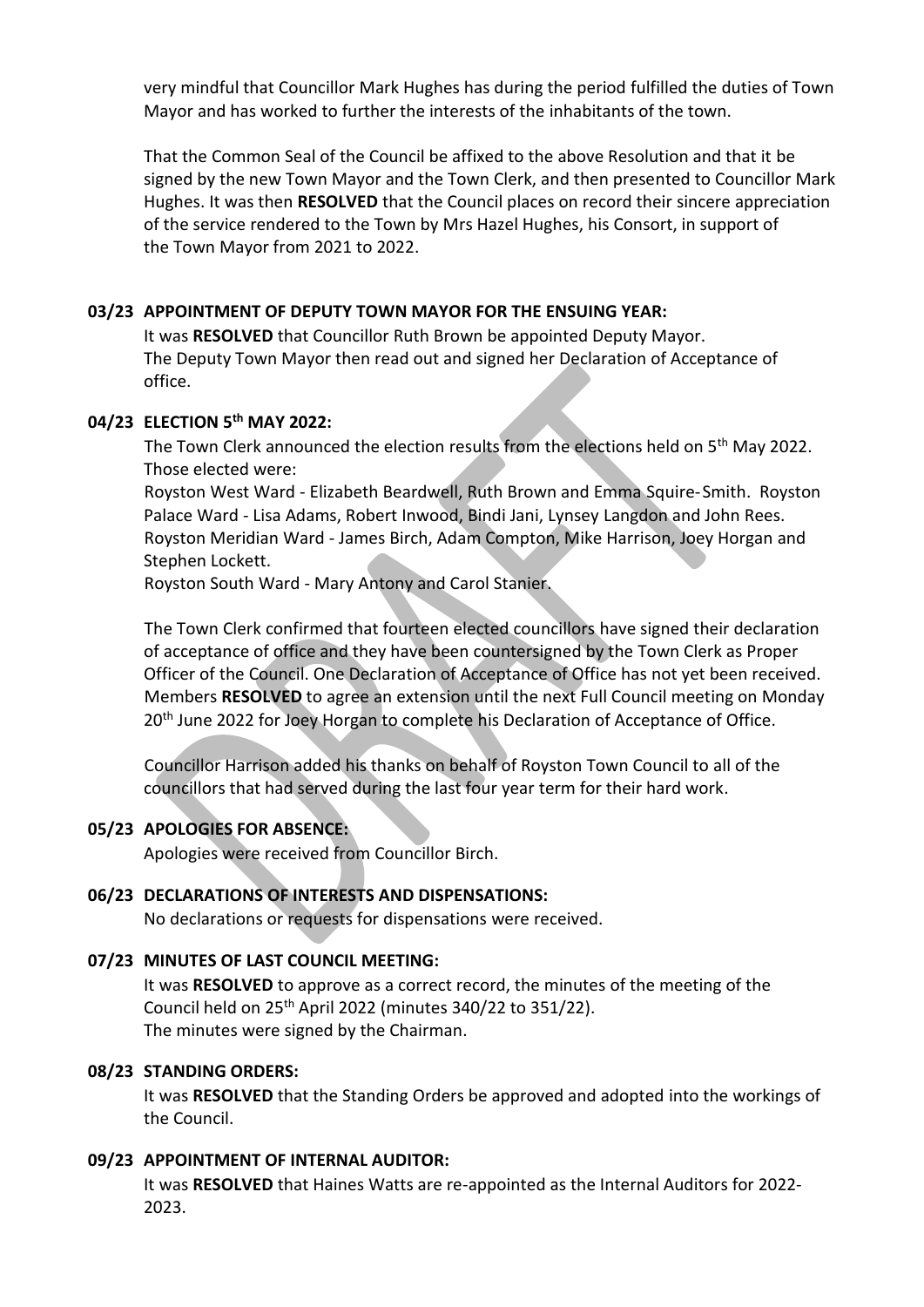#### **10/23 DELEGATION OF POWERS AND DUTIES:**

#### It was **RESOLVED**:

a) That the powers and duties of the Council in regard to: properties, insurance, civic functions, finance, accounts, Royston Market, Royston Cave, staffing, entertainment, subscriptions and co-operation with voluntary bodies and charities, (with the exception of the power to levy a precept or to approve capital expenditure or to authorise the raising of a loan) be delegated to the Finance Committee; and that the Committee shall appoint Sub-Committees and Working Parties as appropriate. b) That the powers and duties of the Council in regard to matters under the Town and Country Planning Acts be delegated to the Planning Committee; and that the Committee shall appoint Sub-Committees and Working Parties as appropriate. That the Chairman and Vice Chairman and the Clerk be delegated to give a response to planning applications if there is a time constraint on the response required. c) That the considerations, powers and duties in regard to: footpaths, street lighting, sustainable travel, open spaces and climate and environmental matters, together with the considerations in regard to Highways & Transport matters; and the delegation to make representation to the North Hertfordshire District Council and Hertfordshire County Council, and such other bodies as they consider necessary, be delegated to the General Purpose & Highways Committee; and that the Committee shall appoint Sub-Committees and Working Parties as appropriate.

### **11/23 TO APPOINT STANDING COMMITTEES AND CHAIRMAN FOR THE ENSUING YEAR:**

a) It was **RESOLVED** that the following Councillors be appointed to the Finance Committee: - Councillor Compton (Chairman) Councillor Squire-Smith (Vice-Chairman) Councillor Antony Councillor Birch Councillor Brown Councillor Harrison Councillor Inwood Councillor Jani Councillor Lockett Councillor Stanier b) It was **RESOLVED** that the following Councillors be appointed to the Planning Committee: - Councillor Beardwell (Chairman) Councillor Antony (Vice-Chairman) Councillor Adams Councillor Horgan Councillor Inwood Councillor Jani Councillor Langdon Councillor Lockett Councillor Rees Councillor Squire-Smith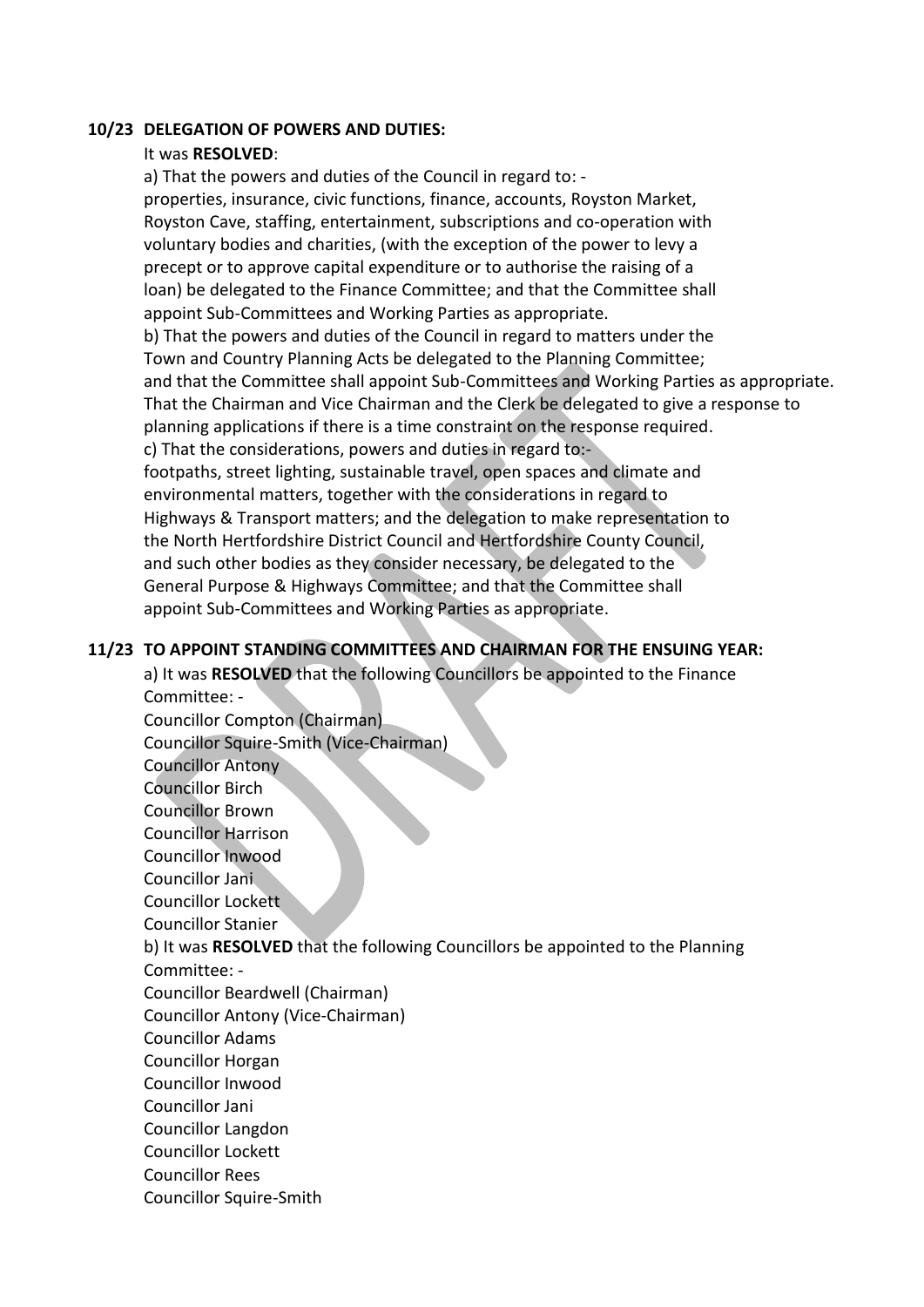c) It was **RESOLVED** that the following Councillors be appointed to the General Purpose and Highways Committee: - Councillor Harrison (Chairman) Councillor Stanier (Vice-Chairman) Councillor Adams Councillor Beardwell Councillor Birch Councillor Brown Councillor Compton Councillor Horgan Councillor Langdon Councillor Rees

### **12/23 TO APPROVE THE TERMS OF REFERENCE FOR THE FOLLOWING YEAR:**

It was **RESOLVED** to approve the terms of reference for the Finance Committee (copy attached to minutes).

It was **RESOLVED** to approve the terms of reference for the Planning Committee (copy attached to minutes).

It was **RESOLVED** to approve the terms of reference for the General Purpose & Highways Committee (copy attached to minutes).

## **13/23 CONTRACTS AND AGREEMENTS WITH OTHER LOCAL AUTHORITIES:**

The Town Clerk reported that there were currently two contracts with other local authorities:

- An agency agreement with North Herts Council for the Complex. Royston Town Council occupy and manage the property on behalf of NHC who own the building.
- A building compliance contract for the Town Hall and Market Hill Rooms.

It was **RESOLVED** that the Council continues with its current contracts with other Local Authorities of maintenance, utilities, and all other business areas as listed until such time the Council or Town Clerk wishes to change them.

### **14/23 DIVERSITY FORUM WORKING PARTY:**

1) It was **RESOLVED** that the following Members be appointed to serve on the Diversity Forum Working Party: - Councillors Adams, Jani, Lockett and Stanier

2) It was **RESOLVED** to approve the terms of reference of the working party as – a) The working party will contain four Members of Royston Town Council. b) The aim of the working party is to allow better representation of the views of a more diverse section of the population of Royston and to feed back ideas to the Council. The membership of the forum should consist mostly of non-councillor representatives of black, Asian and minority ethnic origins, LGBTQ+ orientations, minority faith groups, young people and elderly people's groups, and groups for those with disabilities who live within Royston. Members of the working group can be invited to speak at Full Council meetings on topics being debated that are of interest to them.

c) The working party will report to Full Council.

d) A minimum of three people will constitute a quorum for meetings. This will include a minimum of two councillors.

e) Non-councillors can be invited to join the working party.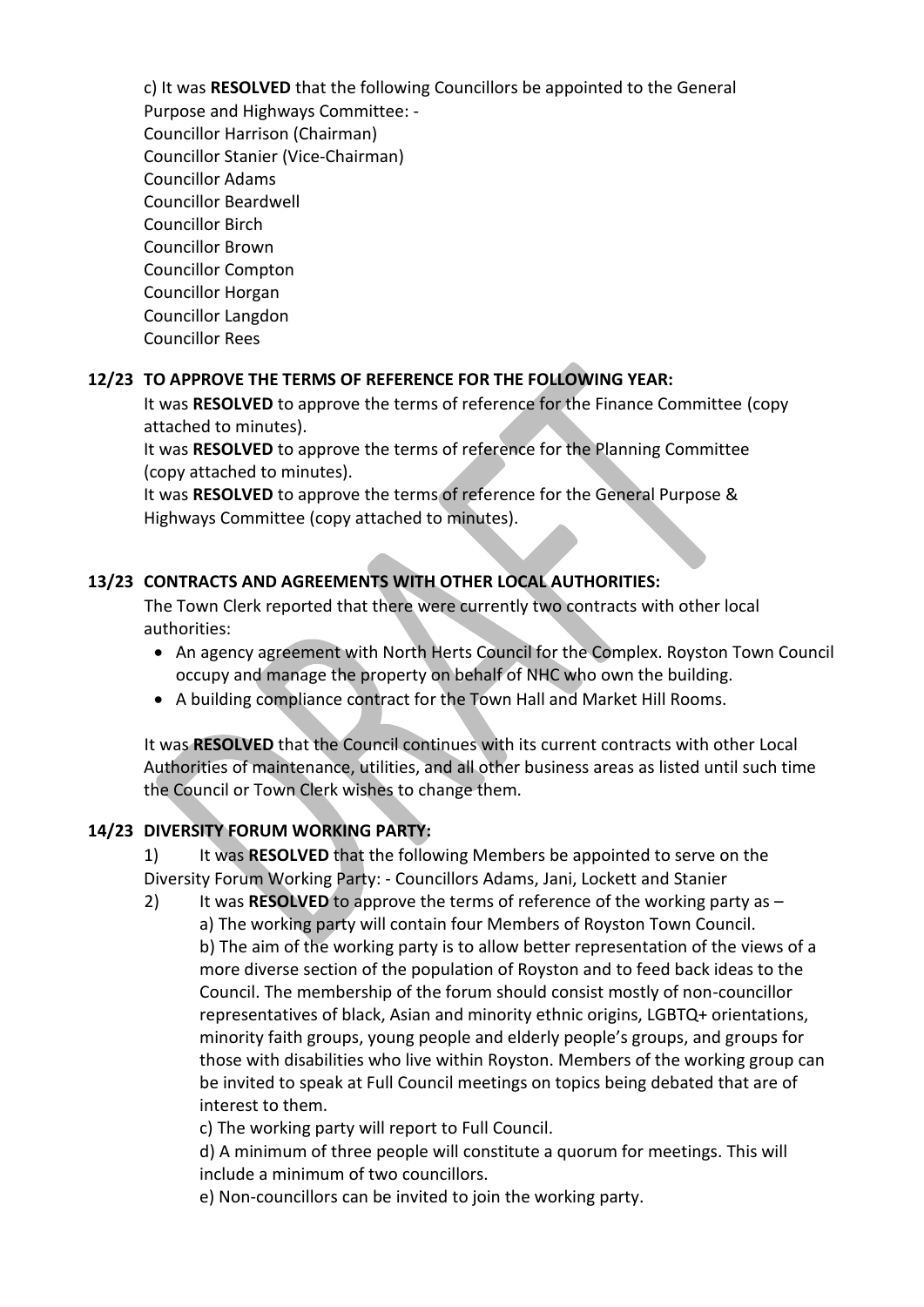f) At the first meeting of the working party, members of the working party shall elect a Chair for the term. The Chair will be a Royston Town Councillor. In the event that the Chair retires mid-term they shall again elect a Chair from within their numbers.

g) Meetings will be called as necessary in order to conduct current business as determined in the Terms of Reference and as instructed by the Council. As a 'Working Party', public notice of meetings or public admission to meetings is not required. Also full minutes of meetings are not required; however notes from meetings will be submitted to Full Council to be accepted into the workings of the Council.

h) The Working Party may only use the resources as delegated by Full Council, and has no mandate to make decisions on behalf of the Council.

i) Specifically, this committee has the delegated authority to:

To consider and investigate all matters relevant to Royston Town Council and to provide feedback to the Town Council for consideration.

# **15/23 TO APPOINT REPRESENTATIVES TO THE FOLLOWING BODIES FOR THE ENSUING YEAR:**

It was **RESOLVED** that the following Members be appointed as representatives to outside bodies for the ensuing year:

a) Friends of Royston & District Museum – Councillor Beardwell

b) Royston Community Transport – Councillor Adams

c) Royston Coombes Community Association – Councillor Rees

d) Royston Day Centre – Vacant

e) Royston Army Cadet Force – Councillor Adams

f) Royston & District Scouts Council – Councillor Squire-Smith

g) Royston & District Twinning Association – Councillors Antony, Inwood and Squire-Smith

h) Conservators of Therfield Heath – Councillor Brown

i) Royston, Buntingford & South Cambridgeshire Homestart – Councillor Adams

j) Royston Museum Trust CIO – Councillors Beardwell, Jani and Rees

k) Creative Royston – Councillor Antony

l) Sustainable Travel Town Joint Member Group – Councillors Harrison and Rees

Members are to report back to the Council under the agenda item – Councillors as Representatives on External Organisations.

# **16/23 ASSET REGISTER:**

Members reviewed and **NOTED** the Town Council's asset register.

# **17/23 SCHEDULE OF DEEDS AND TRUST:**

Members **NOTED** the Schedule of Deeds and Trust Instruments held by Royston Town Council which are as follows:

- 1) Town Hall
- 2) 30 Kneesworth Street
- 3) Market Hill Rooms
- 4) Green Street Allotments
- 5) Green Walk Plantation
- 6) Stile Plantation
- 7) War Memorial, Melbourn Street